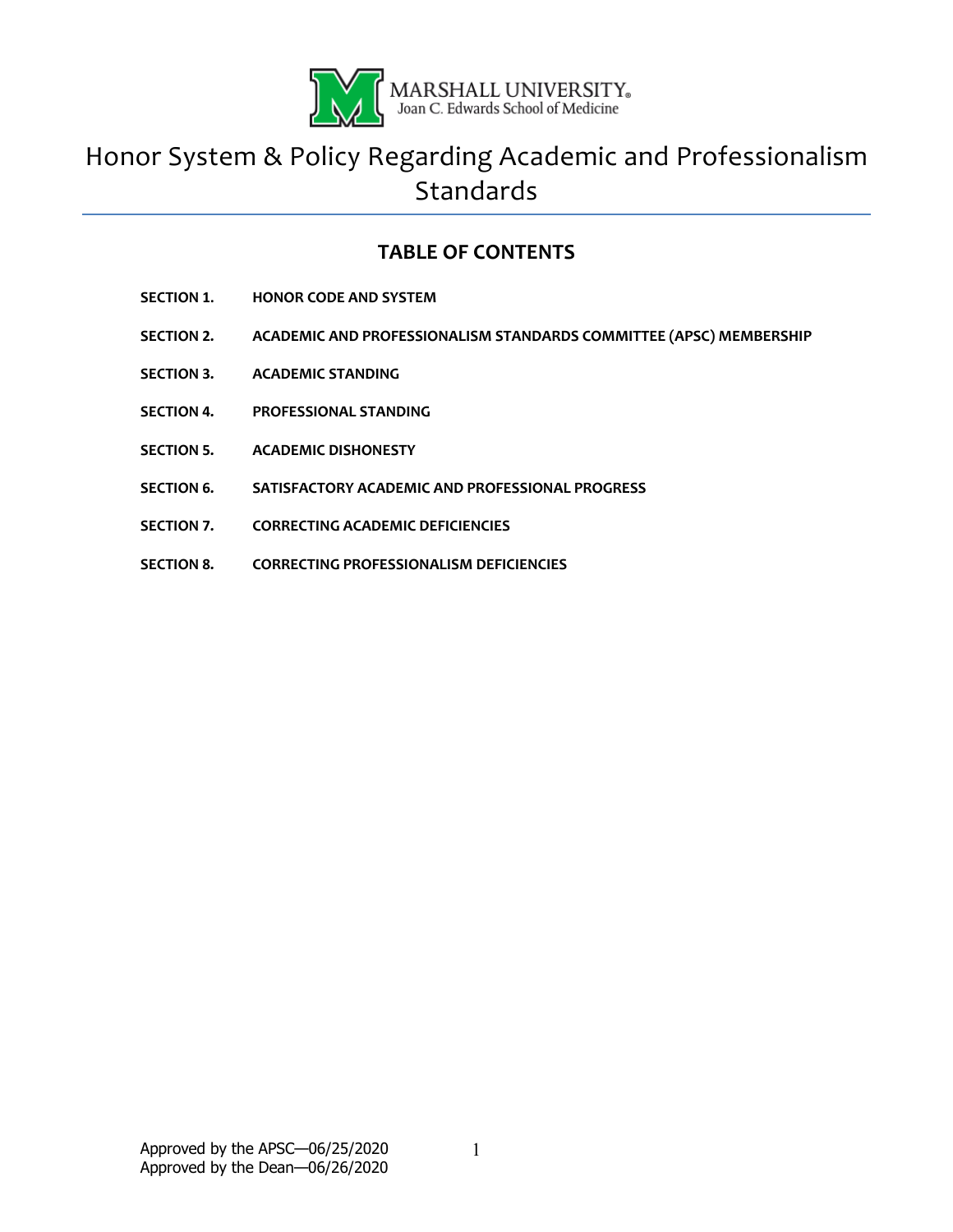

# **SECTION 1. HONOR CODE & SYSTEM**

1.1. HONOR CODE:

As a member of the Marshall University Joan C. Edwards School of Medicine community, I pledge to conduct myself academically, professionally, and personally with honor, integrity, and respect. I will abide by these virtues as they pertain to all aspects of medical education and patient care. I acknowledge that as a future member of a health care team, I am entrusted with great personal responsibility for both others and myself. I pledge to uphold these standards and always strive to foster an academic and professional environment built upon the mutual respect and integrity of all members. I will hold my peers accountable for the same.

- 1.2 The Honor System at the Marshall University Joan C. Edwards School of Medicine is a model for how students, faculty, and staff are to conduct themselves academically and professionally. It is the aim of this system to foster an environment of trust and respect while ensuring that all members of the Joan C. Edwards School of Medicine community acknowledge this responsibility and agree to uphold it with respect. Upon enrollment, or as a currently matriculating student, individuals will sign the Honor Code statement, signifying their understanding and agreement.
- 1.3 Maintenance and oversight of this code is the responsibility of the Academic and Professional Standards Committee. It is the responsibility of this committee, comprised of both students and faculty, to conduct investigations and hearings regarding reported violations of the code, and, when necessary, to determine the nature of penalties for violations.
- 1.4 The office of Medical Education and Student Affairs will educate the Joan C. Edwards School of Medicine community regarding the Honor Code & System.
- 1.5 Should a student witness a violation of the Honor Code, it is their duty to consult the Deans of Academic and Student Affairs who shall hold a joint investigation.

# **SECTION 2. ACADEMIC AND PROFESSIONALISM STANDARDS COMMITTEE (APSC) MEMBERSHIP**

2.1 It is the responsibility of the Curriculum Committee to set the overall academic and professionalism progress standards and policy statements for the Marshall University Joan C. Edwards School of Medicine (MUJCESOM). The APSC reviews student performance and makes decisions related to academic deficiencies, promotions and unprofessional behaviors. It reviews the academic and professional progress of all students and decides appropriate action for students earning one or more academic and/or professional deficiencies. Deficiencies are cumulative and are not category dependent.

The Committee develops guidelines for the evaluation of all aspects of student progress and success and/or failure. Included topics are examinations, cheating, promotion and dismissal, professionalism, incomplete courses and regulations relating to departure from scheduled work. The Committee shall review the progress of all students and determine appropriate action.

2.2 The Committee consists of basic science and clinical faculty and one student from each class. Faculty members are appointed by the Chair and the Office of Medical Education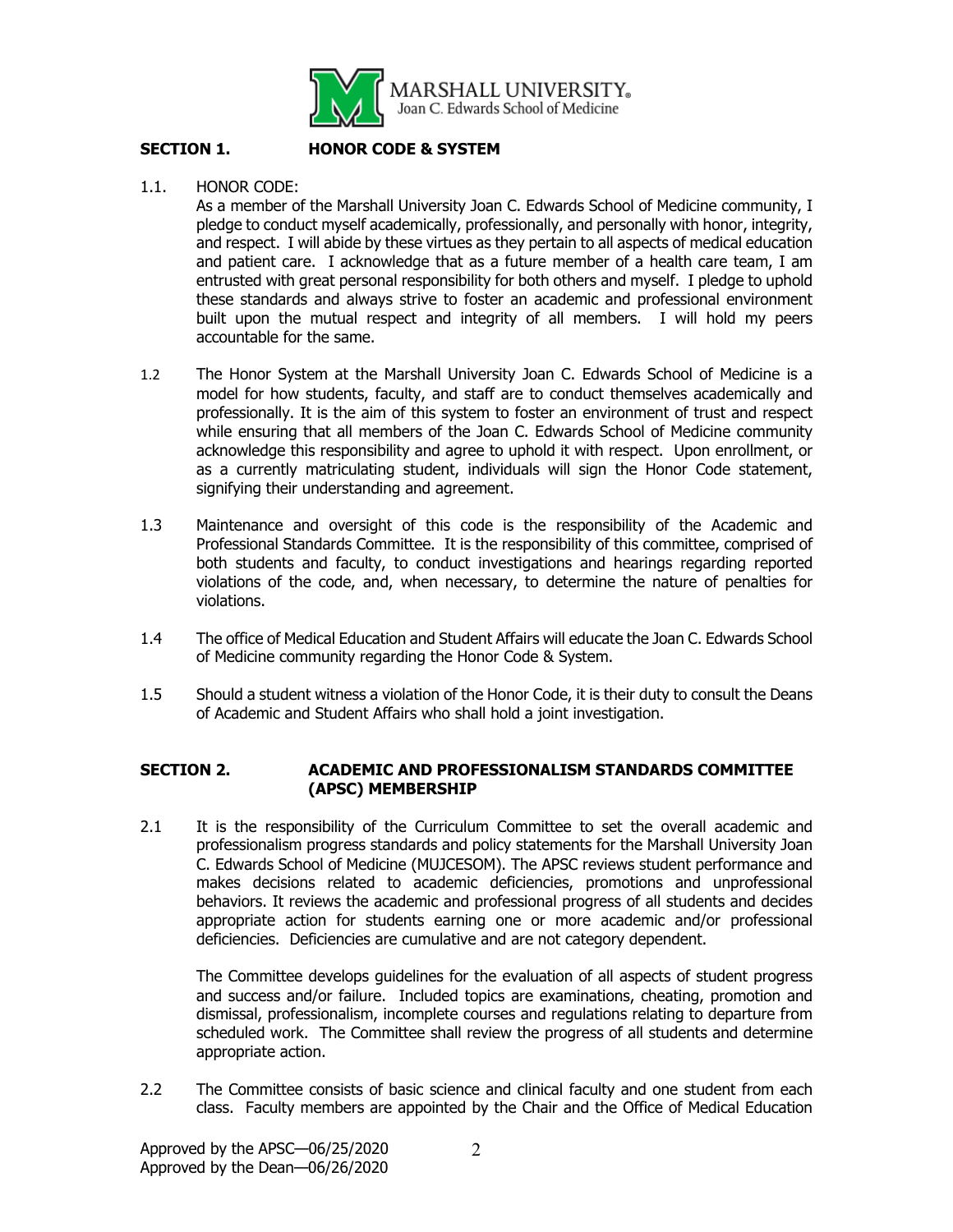

and approved by the Dean of the School of Medicine (henceforth referred to as the Dean). Students will be given the opportunity to make a formal application for membership.

- 2.1.a Terms for faculty are three years with members eligible for reappointment. Terms are not limited. Terms for student are for three and half years. Any student member who falls under review by the APSC will have their membership status evaluated.
- 2.2.b The Chair shall be appointed by the Office of Medical Education upon consultation with the Dean. The Chair's position does not expire and is not limited.
- 2.2.c Excessive absenteeism (more than fifty percent in one academic year) may result in forfeiture of membership. In the case of a sabbatical or other extended leave, the Chair may grant the member an excused leave and move the member to inactive status.
- 2.2.d The Office of Medical Education will provide member(s) who are ex-officio, nonvoting members of the Committee.
- 2.2.e A quorum shall consist of at least five of the active, voting membership. Members on excused leave shall be considered inactive and thus do not contribute to meeting the quorum.
- 2.2.f Students on the committee will not be permitted to participate if there are criminal proceedings that are being discussed that pertain to another student.
- 2.3 The meetings are closed, except for invitees.
- 2.4 All deliberations are confidential.

#### **SECTION 3. ACADEMIC STANDING**

- 3.1 Good Academic Standing Students are considered in good academic standing if they maintain at least a 2.0 grade point average each semester (Legacy curriculum) or have passed all their courses (New Curriculum), are making satisfactory academic progress, and are not in the process of appealing a dismissal for academic or professional reasons.
	- 3.1.a Any student who, after all appeals have been exhausted, is dismissed for failure to make satisfactory academic progress or due to academic or professional deficiencies will have "Not in Good Standing" noted on his/her Official Transcript.
- 3.2 Academic Probation Academic probation is the result of unsatisfactory academic achievement. Students are automatically placed on academic probation when a deficiency (single or cumulative multiple) is earned. A single deficiency is defined as the failure of a block, course, or clerkship.
	- 3.2.a. Students in their first and second year who are placed under Academic Probation will be required to meet with the Student Affairs Dean and the Office of Academic Support to review the concern(s) and develop a remediation plan.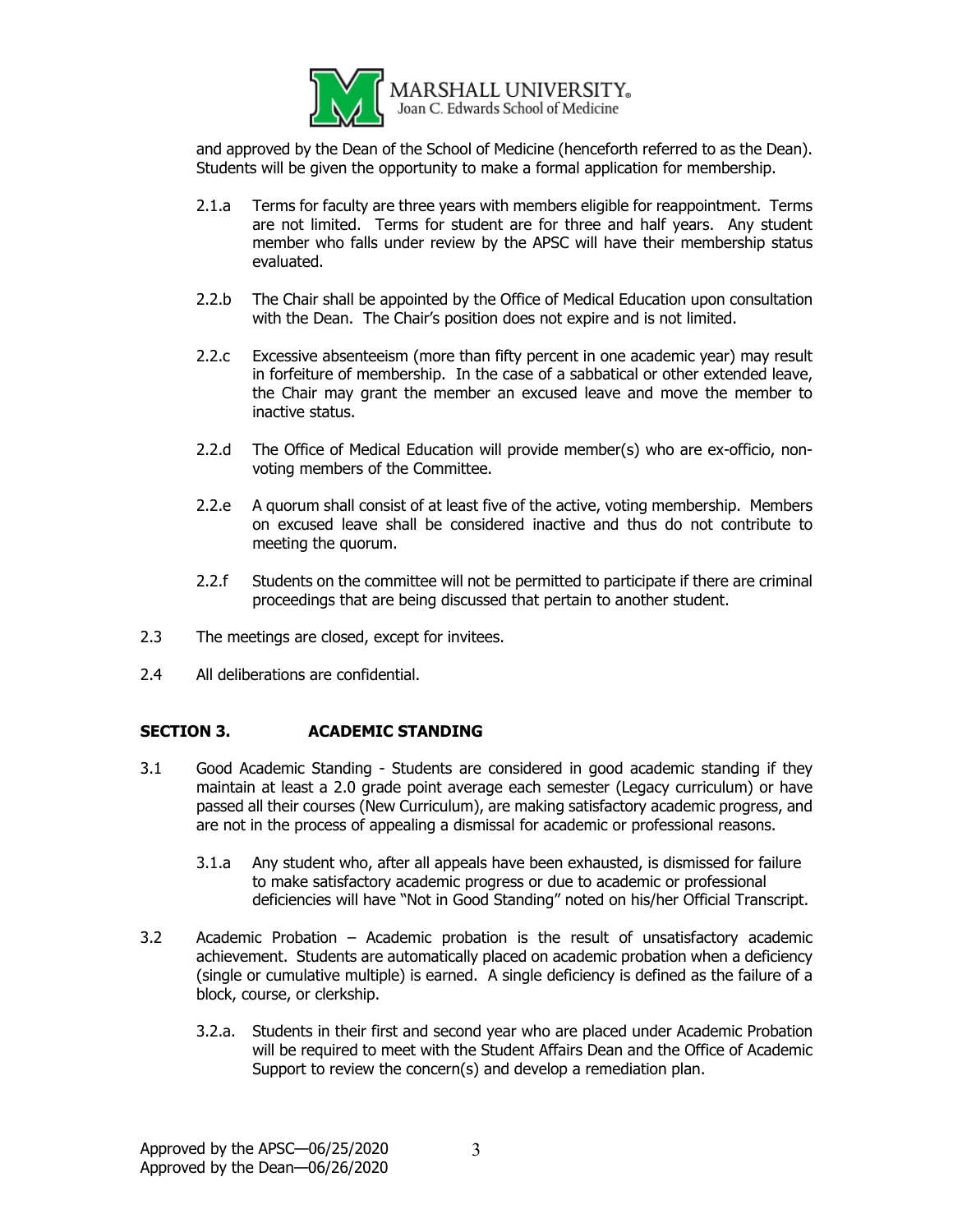

**MARSHALL UNIVERSITY.** Joan C. Edwards School of Medicine

- 3.2.b Once placed on academic probation, students must successfully correct deficiencies in those courses in which an "F" was recorded and satisfy all additional provisions set forth by the APSC or be immediately dismissed.
- 3.2.c Students on academic probation who do not earn at least a "C" or "P" in all classes are subject to immediate dismissal from the School of Medicine.
- 3.2.d Academic probation status may be removed once all the provisions have been met. Academic probation status may also be continued as a condition set forth by the APSC, Second Level Appeals Committee or the Dean.
- 3.3 Administrative Probation The APSC may place students who do not meet academic and/or professional responsibilities or standards as defined by the School of Medicine or Marshall University on Administrative Probation.
	- 3.3.a Students on administrative probation must successfully satisfy all provisions as set forth by the APSC, Second Level Appeals Committee, or Dean or be immediately dismissed.
	- 3.3.b Students may be placed on administrative probation for any or all remaining time during their medical education with subsequent violations resulting in immediate dismissal.
	- 3.3.c Administrative probation status may be removed once all the provisions as set forth by the APSC, Second Level Appeals Committee, or Dean have been met. Administrative probation may also be continued if stipulated by the APSC, Second Level Appeals Committee or Dean.
- 3.4 Students on academic or administrative probation are not eligible for personal leave.
- 3.5 Students on academic or administrative probation must petition the Office of Medical Education with medical leave requests. The Office of Medical Education will consult with the Office of Student Affairs and the APSC Chair before placing the student on medical leave.

# **SECTION 4. PROFESSIONAL STANDING**

4.1 Students represent the Marshall University Joan C. Edwards School of Medicine and are expected to uphold the standards of physicianhood. Medical students are expected to attempt to do that which is right in all of their dealings with fellow students, faculty, other health care professions, and patients. They are expected to promote the highest possible standard of behavior and moral conduct by adhering to the components of Professional Standards are defined by the Curriculum Committee under the Professionalism Institutional Competency, as follows—

| <b>Competency Sub-domain(s)</b> | <b>Abbreviation</b> |
|---------------------------------|---------------------|
|                                 |                     |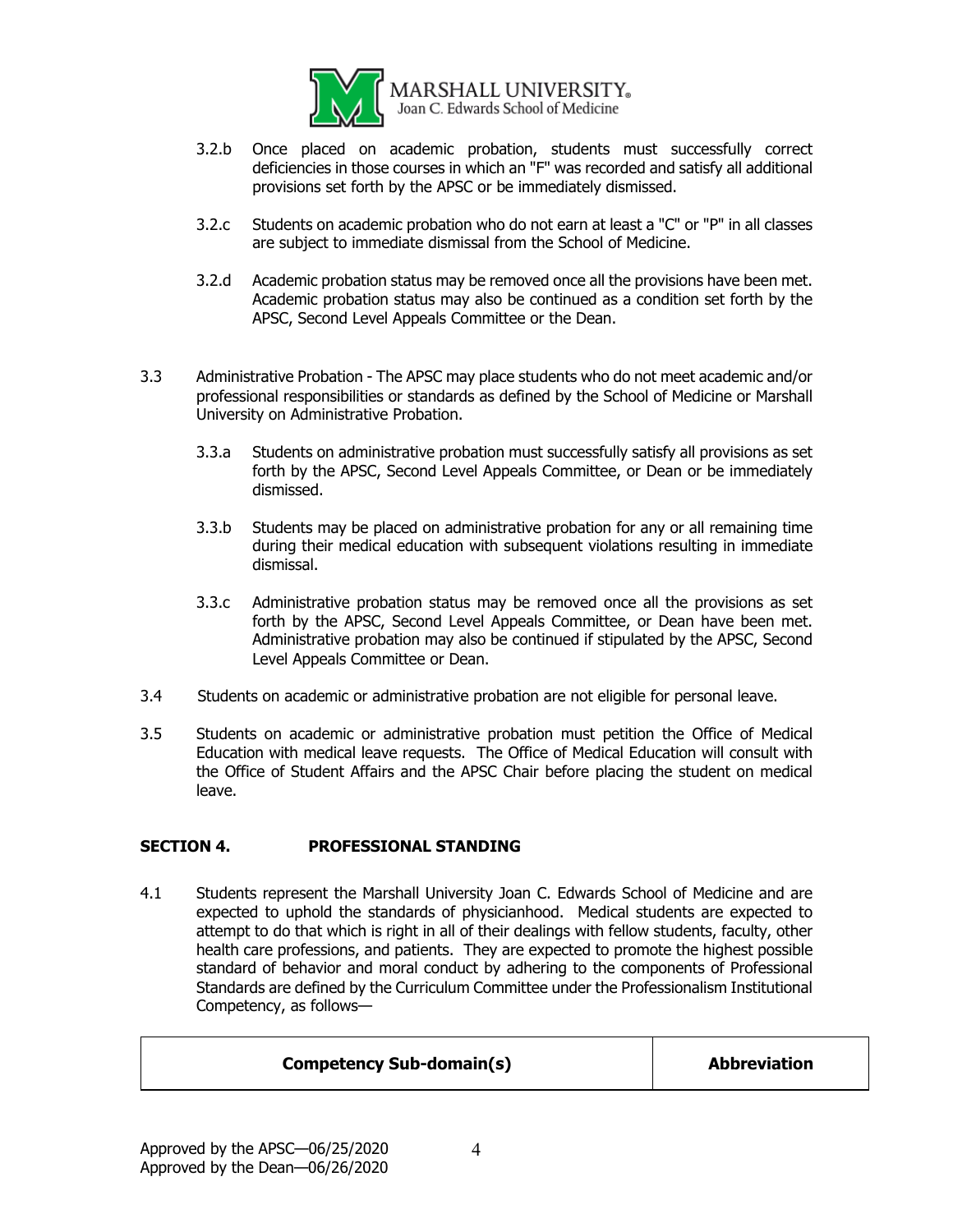

MARSHALL UNIVERSITY. Joan C. Edwards School of Medicine

| Ethical, responsible, reliable and dependable in all aspects of their<br>professional lives and a commitment to patients, society and the<br>profession                      | PB <sub>1</sub> |
|------------------------------------------------------------------------------------------------------------------------------------------------------------------------------|-----------------|
| Honest and show integrity in all interactions with patients, families,<br>staff, colleagues and others with whom students interact in their<br>professional life             | PB <sub>2</sub> |
| Professional in dress, grooming, manner of speech and personal<br>interactions with colleagues, staff, faculty, patients, patient's families<br>and caregivers               | PB <sub>3</sub> |
| Respectful for the privacy and dignity of patients and their families                                                                                                        | PB4             |
| Compassionate in treatment of patients                                                                                                                                       | PB <sub>5</sub> |
| Knowledgeable of key principles required for delivery of culturally<br>competent care                                                                                        | PB <sub>6</sub> |
| Professional in maturity by appropriately managing conflicts, coping<br>with personal and professional stress and showing flexibility in<br>potentially ambiguous situations | PB7             |

- 4.2 Violations of standards of professionalism may include, but are not limited to:
	- 4.2.a Abuse of Power including but not limited to bias, sexual harassment and breach of confidentiality
	- 4.2.b Arrogance including but not limited to displays of superiority and self-importance and failure to accept and utilize constructive feedback
	- 4.2.c Conflicts of Interest/Greed including but not limited to putting one's own needs above those of one's patient and/or the health care team, allowing outside agencies/interests to have undue influence over provision of care and violations of the Vendor Relations Policy
	- 4.2.d Misrepresentation including but not limited to lying, cheating and commission of fraud
	- 4.2.e Impairment and failure to report any condition/situation which might compromise one's ability to care for a patient and participate on the health care team
	- 4.2.f Lack of conscientiousness including but not limited to failure to arrive on time and prepared for class and/or clinical duties.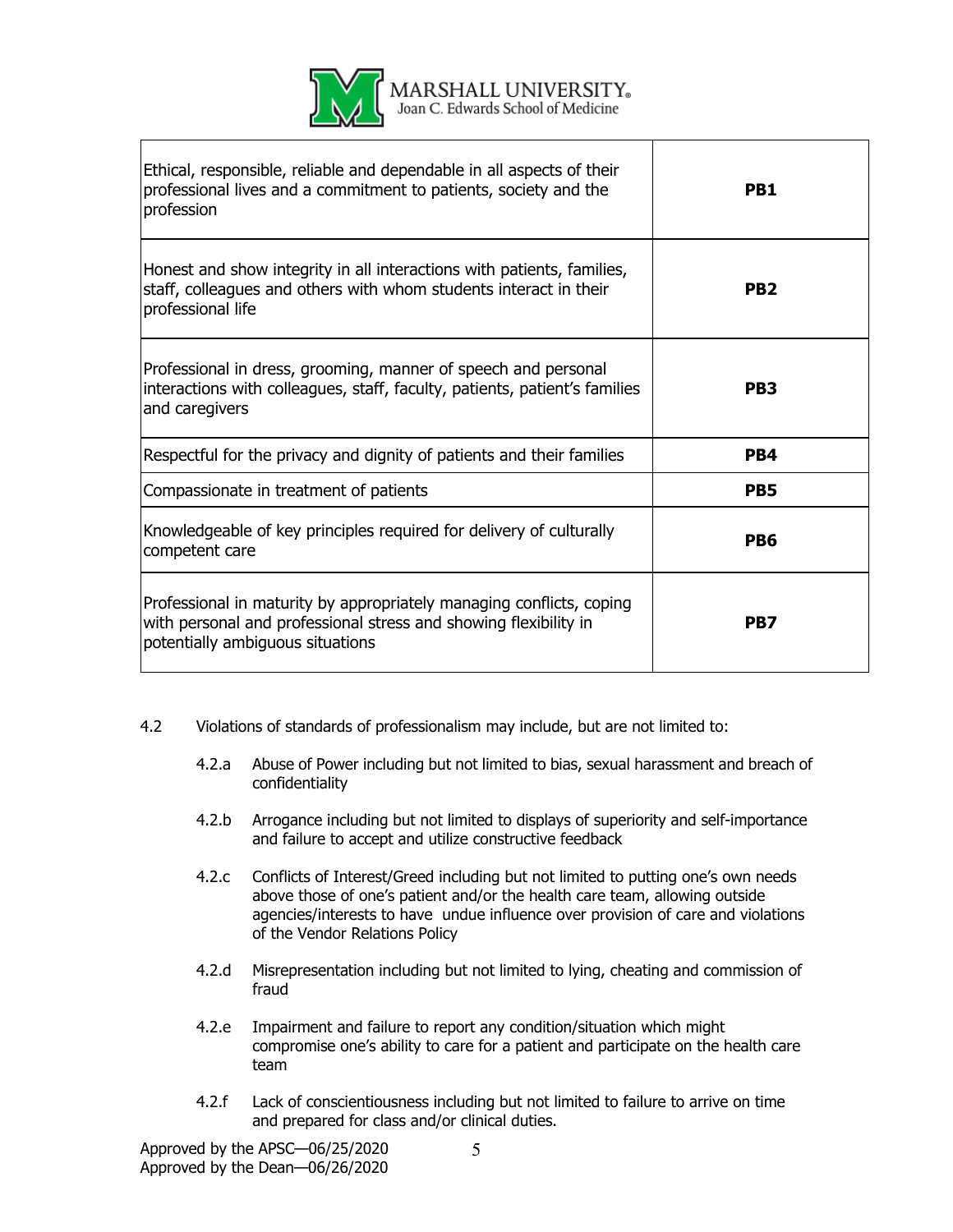

- 4.3 Students are considered in good professional standing if they are rated as Meeting or Exceeding Expectations by their faculty and course/clerkship directors.
- 4.4 Students will be provided with feedback regarding their professional standing three times a semester in their first and second years, at the midpoint of and following each required clerkship and following each elective in their third and fourth years.
- 4.5 Students rated as "Not Meeting Expectations" must meet with the course/clerkship director for remedial action. Student will be referred to the Assistant Dean of Academic Affairs if they continue to demonstrate suboptimal performance on the professionalism domains.
- 4.6 Failure to meet with required faculty or the Assistant Dean of Academic Affairs will result in referral to the APSC for institutional action.
- 4.8 Students who are rated as "Not Meeting Expectations" multiple times and who do not show active efforts to utilize feedback to improve performance will be referred to the APSC for institutional action.

# **SECTION 5. ACADEMIC DISHONESTY**

- 5.1 Academic exercise is defined as: An assignment, either graded or not graded, that is given in an academic course or one that must be completed toward the completion of degree or certification requirements. An assignment includes, but is not limited to, the following academic exercises: exam, quiz, homework assignment, log, paper, oral presentation, lab assignment, data gathering exercise and analysis, practicum and creative work of any kind.
- 5.2 Academic Dishonesty, which includes but is not limited to the following actions, is prohibited and is considered a violation of Academic and Professionalism Standards:
	- 5.2.a The unauthorized use or distribution of any materials, notes, sources of information, study aids, technologies or tools during an academic exercise;
	- 5.2.b The unauthorized assistance of a person other than the Course Director or his/her designated person during an academic exercise;
	- 5.2.c The unauthorized viewing of another person's work during an academic exercise;
	- 5.2.d The unauthorized securing of all or part of assignments or examinations, in advance of submission by the Course Director or his/her appropriate designee;
	- 5.2.e The unauthorized invention or alteration of any information, citation, data or means of verification in an academic exercise, official correspondence or university record;
	- 5.2.f The submission as one's own work of any material or idea wholly or in part created by another. This work is, but not limited to, oral, written and graphical material and both published and unpublished work. It is the student's responsibility to clearly distinguish his/her own work from that created by others. This includes the proper use of quotation marks, paraphrase and the citation of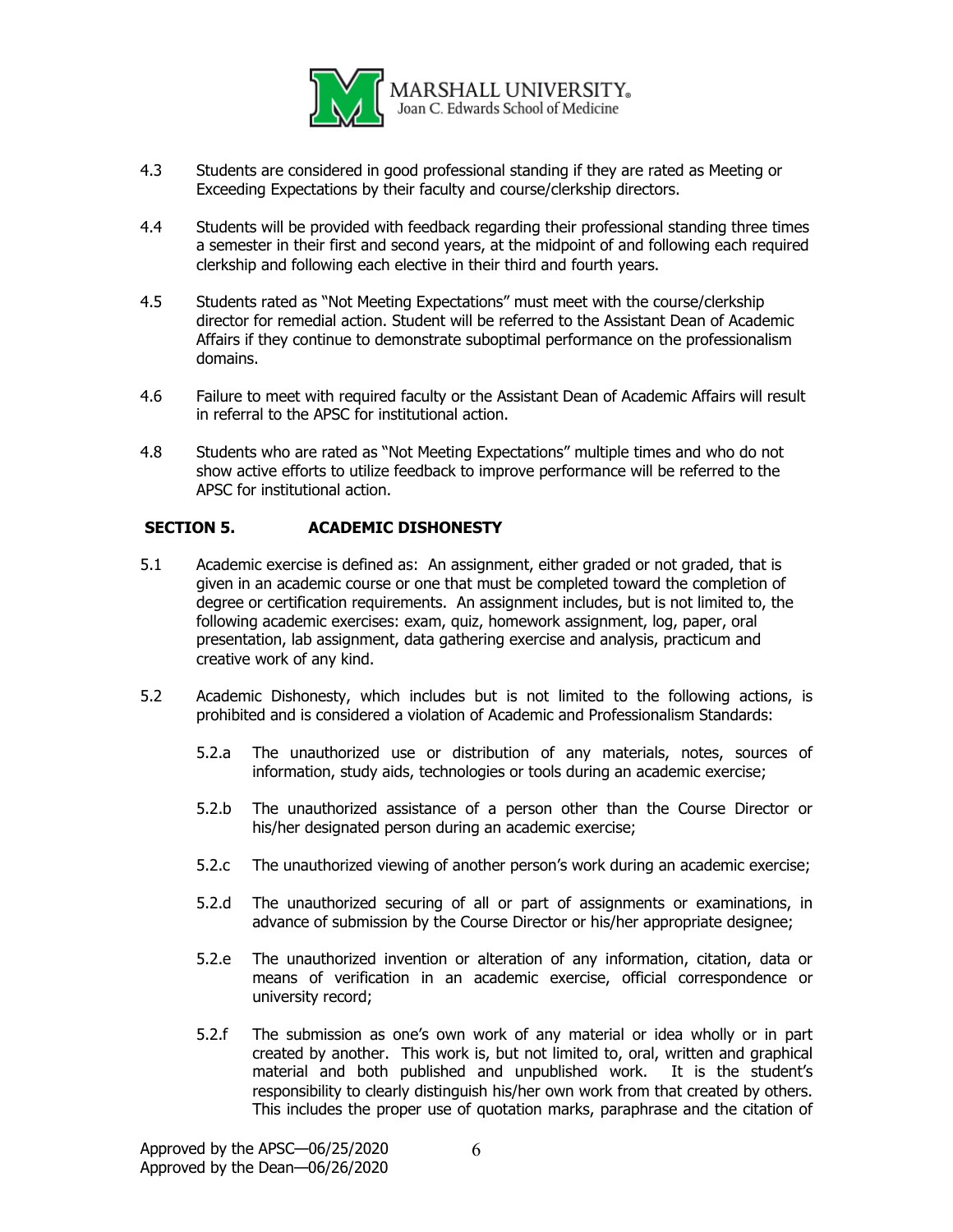

the original source. Students are responsible for both intentional and unintentional acts of plagiarism;

- 5.2.g Attempting to unfairly influence a course grade or the satisfaction of degree requirements through any of these actions is prohibited;
- 5.2.h Helping or attempting to help someone commit an act of academic dishonesty.
- 5.3 Accusations of academic dishonesty or violation of Components of Professionalism should be reported directly to the Course Director or to the Deans of Academic or Student Affairs.
	- 5.3.a Upon receipt of the accusation, the Course Director and/or the Associate/Assistant Deans are charged with joint investigation. All reports will be held in confidence.
	- 5.3.b Should a Course Director or his/her designee observe a student in violation of this policy, the Course Director shall consult the Academic and Student Affairs Deans who shall hold a joint investigation.
- 5.4 Upon consultation with the Academic and Student Affairs Deans, the Course Director may impose, but is not limited to: a lower or failing project/paper/test grade, a lower final grade or failure of the course/clerkship.
- 5.5 Should additional action be warranted; a petition may be filed by the Course Director or Department Chair with the Academic and Student Affairs Deans. The petitioner may recommend additional sanctions. The Deans will review the petition and shall refer it to the APSC. The Deans may also jointly originate the petition. Upon review of the petition, the APSC may impose, but not be limited to, academic probation, academic suspension or dismissal from the School of Medicine.
- 5.6 In those cases in which the offense is particularly flagrant or where there are other aggravating circumstances, additional non-academic sanctions may be pursued through the APSC.
- 5.7 Sanctions for academic dishonesty or unprofessional behavior may be imposed even if a student withdraws from an individual course or the Medical School entirely.
- 5.8 The Office of Medical Education will maintain a file of academic dishonesty and violations of professionalism incidents. These will be reported in summary form (no student or faculty names will be included) to the Dean and his/her staff, the APSC, and the General Faculty at the end of each academic year. All reports are held in confidence.
- 5.9 Appeals regarding sanctions imposed by the APSC will be processed in accordance with the Policy Section 11.

#### **SECTION 6. SATISFACTORY ACADEMIC AND PROFESSIONAL PROGRESS**

6.1 Students are expected to make continuous and successful academic and professional progress toward graduation requirements. The concept of satisfactory progress mandates monitoring of a student's academic and professional performance through items including, but not limited to, grades recorded, the number of credits successfully completed, evaluations, National Board of Medical Examiners exams passage, incident forms, and timely passage of USMLE Steps 1 and 2.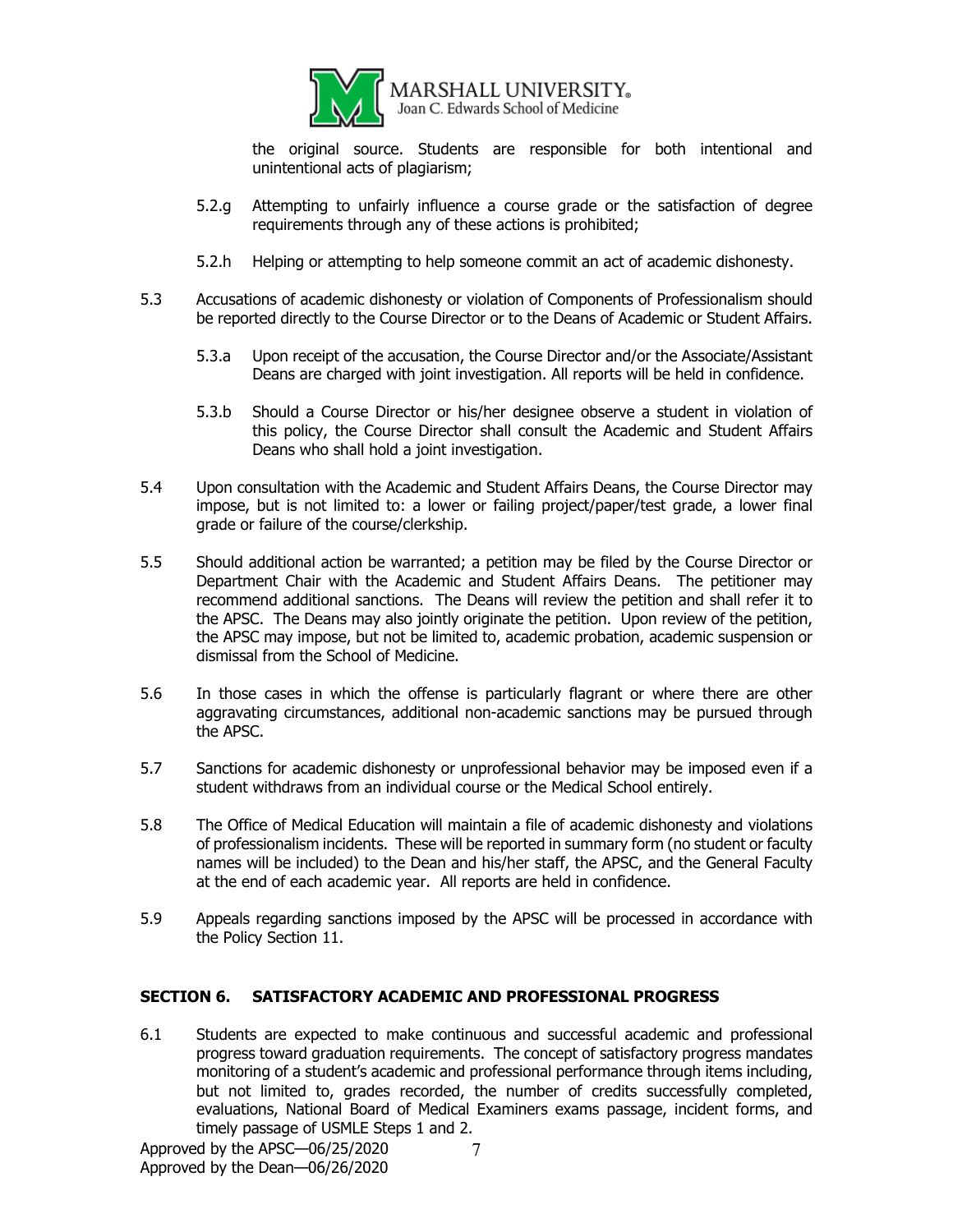

- 6.2 The APSC reserves the right to review academic and professional progress of any student at any time. Failure to maintain satisfactory academic and/or professional progress will result in additional review and possible action by the APSC.
- 6.3 The APSC will define "satisfactory academic or professional progress" standards on an individual case basis. Failure to make "satisfactory academic or professional progress" as defined by the APSC will result in immediate dismissal and/or other action.
- 6.4 Students are expected to adhere to all standards of conduct policies and procedures as set forth by the School of Medicine and/or the Marshall University Board of Governors. These standards apply to each student's entire academic and professional record at the School of Medicine irrespective of leave status.

# **SECTION 7. CORRECTING ACADEMIC DEFICIENCIES**

- 7.1 All grades of "F" or "I" must be corrected prior to being promoted.
- 7.2 For a single deficiency, students are automatically placed on academic probation and referred to Academic Support Services. The office academic support in conjunction with the Vice Dean of Medical Student Education and the Student Affairs Dean will then determine an academic plan for the student which will be submitted to the APSC for approval.
	- 7.2.a The student may also be required to complete any other action as deemed necessary and appropriate by the APSC. This may include, but not be limited to, evaluation from a learning specialist, participation in a skill development program(s) or medical evaluation/treatment.
	- 7.2.b Failure to complete the plan will result in automatic referral to the APSC.
	- 7.2.c Students will be taken off of Academic Probation upon successful remediation.
- 7.3 For multiple deficiencies, the APSC will determine an academic plan for the student which may include, but not be limited to, one or more of the following actions:
	- 7.3.a That the student be placed on academic probation and be required to register and repeat any or all courses/clerkships for the entire academic year. The actual grades earned will be recorded. Both the original and the second grades will remain on the student's permanent record, and will be used for calculation of grade point averages.
	- 7.3.b That the student be required to complete any other action as deemed necessary and appropriate by the APSC. This may include, but not be limited to, evaluation from a learning specialist, participation in a skill development program(s) or medical evaluation/treatment.
	- 7.3.c That the student be dismissed.
- 7.4 Should an attempt at correcting a deficiency be unsuccessful, the student may be dismissed in any year of the curriculum.